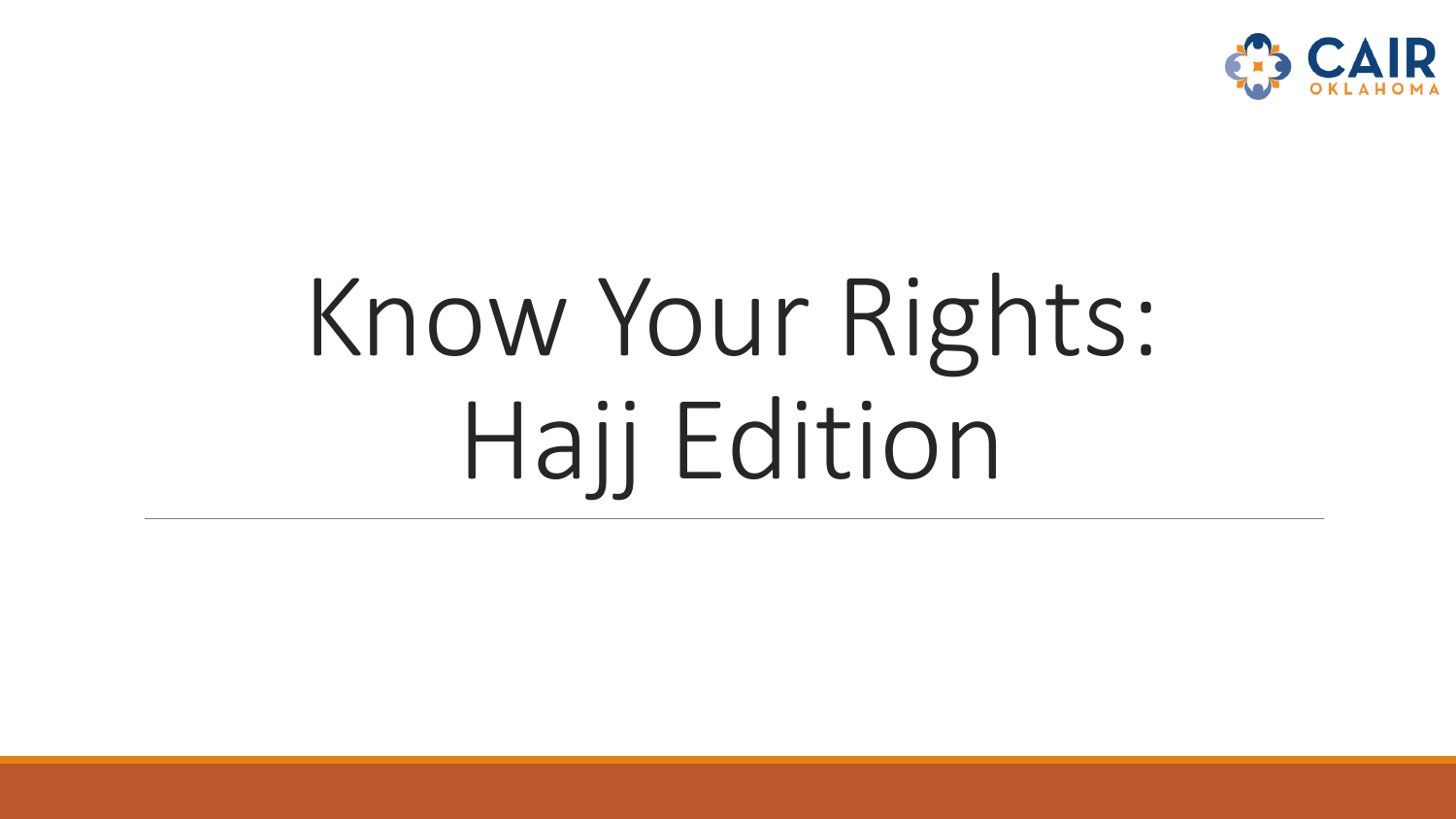

### What Is CAIR?



The Council on American-Islamic Relations (CAIR) is America's largest Muslim civil liberties and advocacy organization. Its mission is to enhance the understanding of Islam, encourage dialogue, protect civil liberties, empower American Muslims, and build coalitions that promote justice and mutual understanding.

Our headquarters are in Washington, D.C., and we have 30 offices in 22 states.

CAIR's vision: To be a leading advocate for justice and mutual understanding.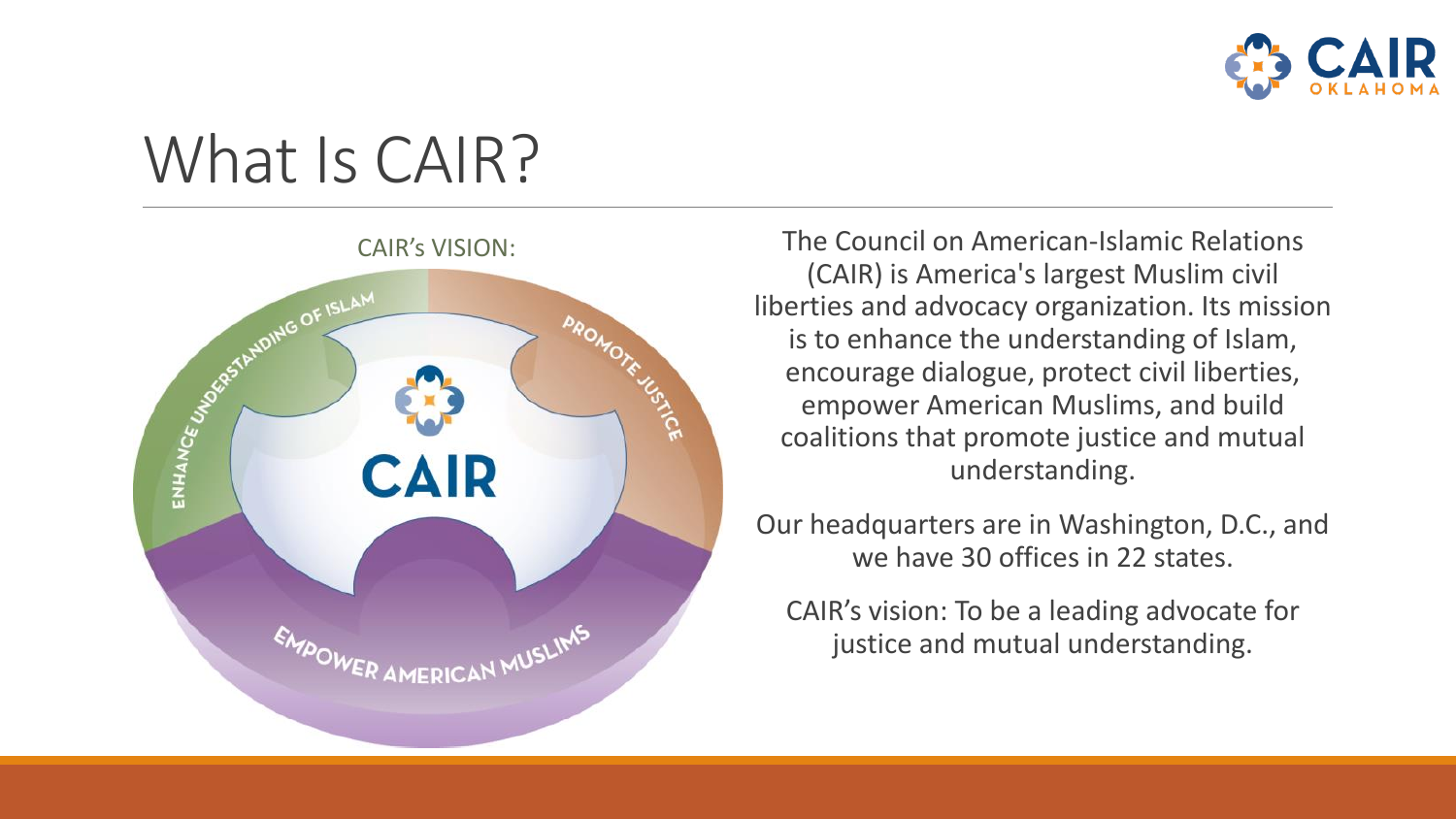

### What We'll Cover Today:

**Introduction to Civil Rights Airport Security What You Should Know Scenarios and Review**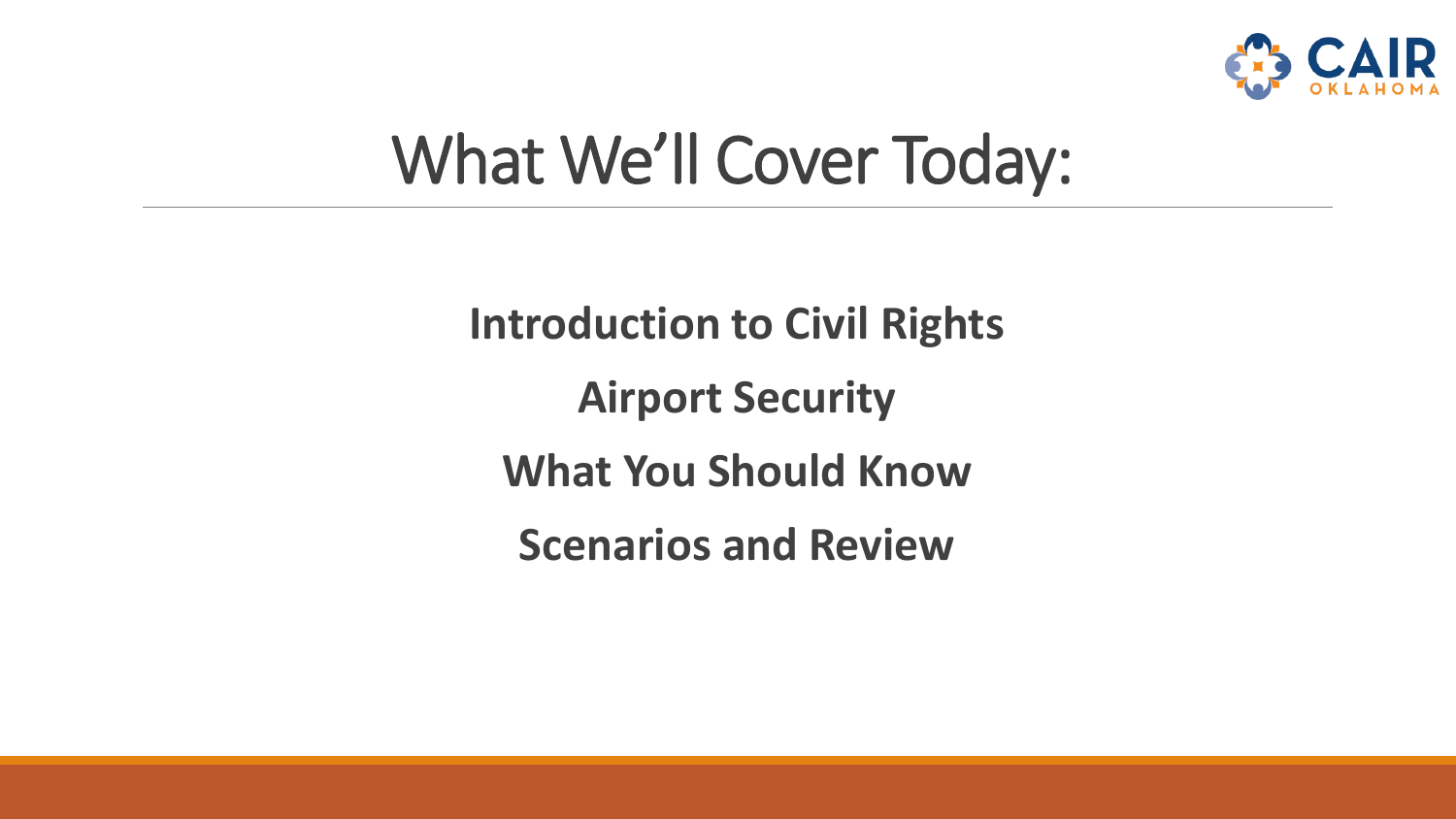

### What are Civil Rights?

#### CIVIL RIGHTS AND DISCRIMINATION

Civil rights are, quite simply, your rights to be treated the same as anyone else and to be free from persecution by governments, social organizations, and private individuals.

You have the right to be free from discrimination on the basis of your **race, religion, color, national origin, gender, sexual orientation or gender identity, disability, or age**.

#### SOURCES OF CIVIL RIGHTS:

- The Constitution of the United States
	- The Bill of Rights
		- First Amendment: Freedom of Speech
		- Fourth Amendment: Freedom from Unreasonable Search and Seizure
- 2. Federal and State Laws
	- Civil Rights Act of 1964
		- Title VII: Equal Employment Opportunities
- 3. Judicial Precedent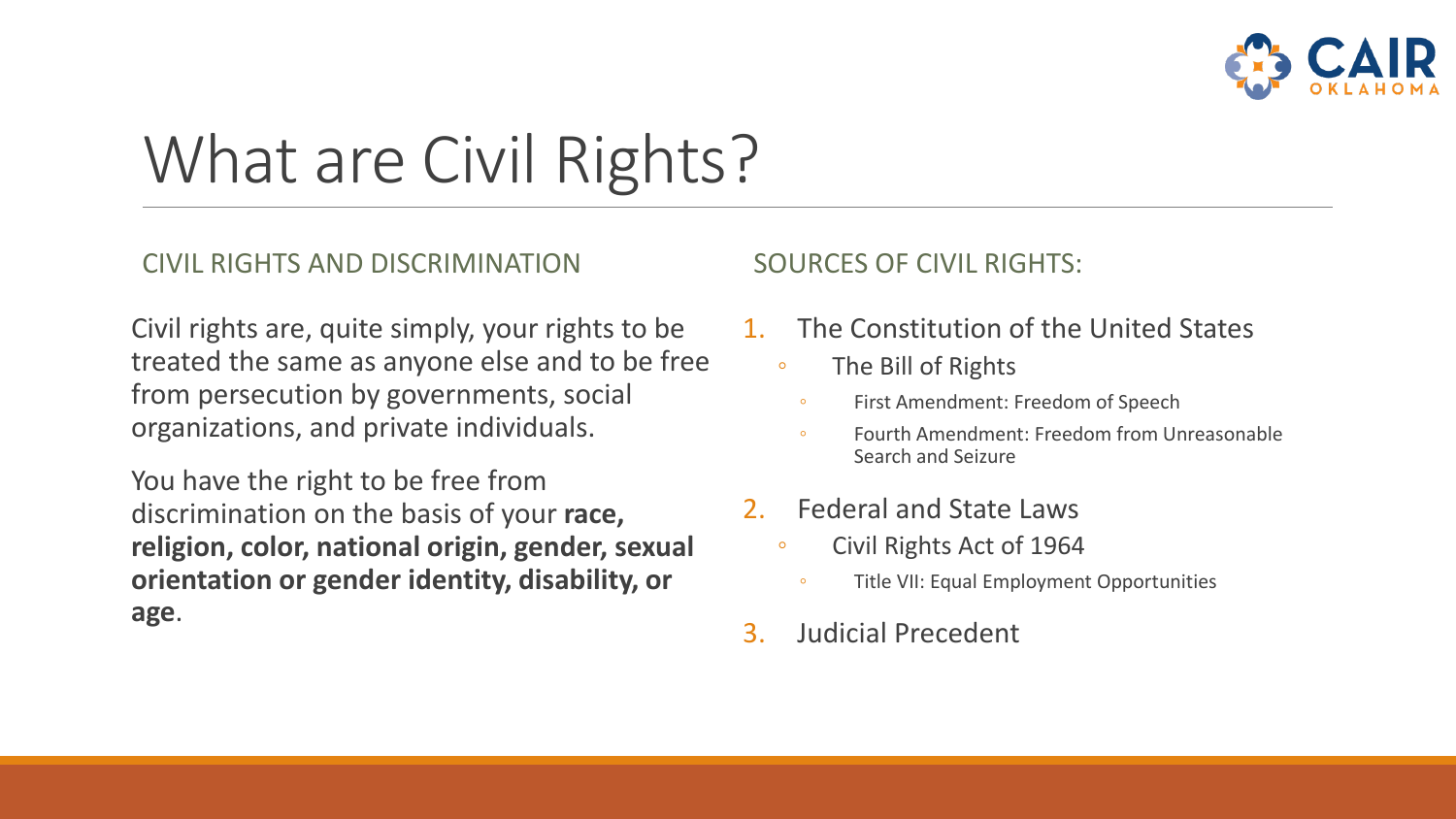

### Airport Security: Who Are They?

#### **U.S. CUSTOMS AND BORDER PROTECTION (CBP)**

- CBP secures the homeland by preventing the illegal entry of people and goods while facilitating legitimate travel and trade.
- Located at the borders when you enter or leave the US.



#### **TRANSPORTATION SECURITY ADMINISTRATION (TSA)**

- TSA conducts safety-related searches for weapons and explosives.
- Located at security checkpoints, both internationally and domestically.

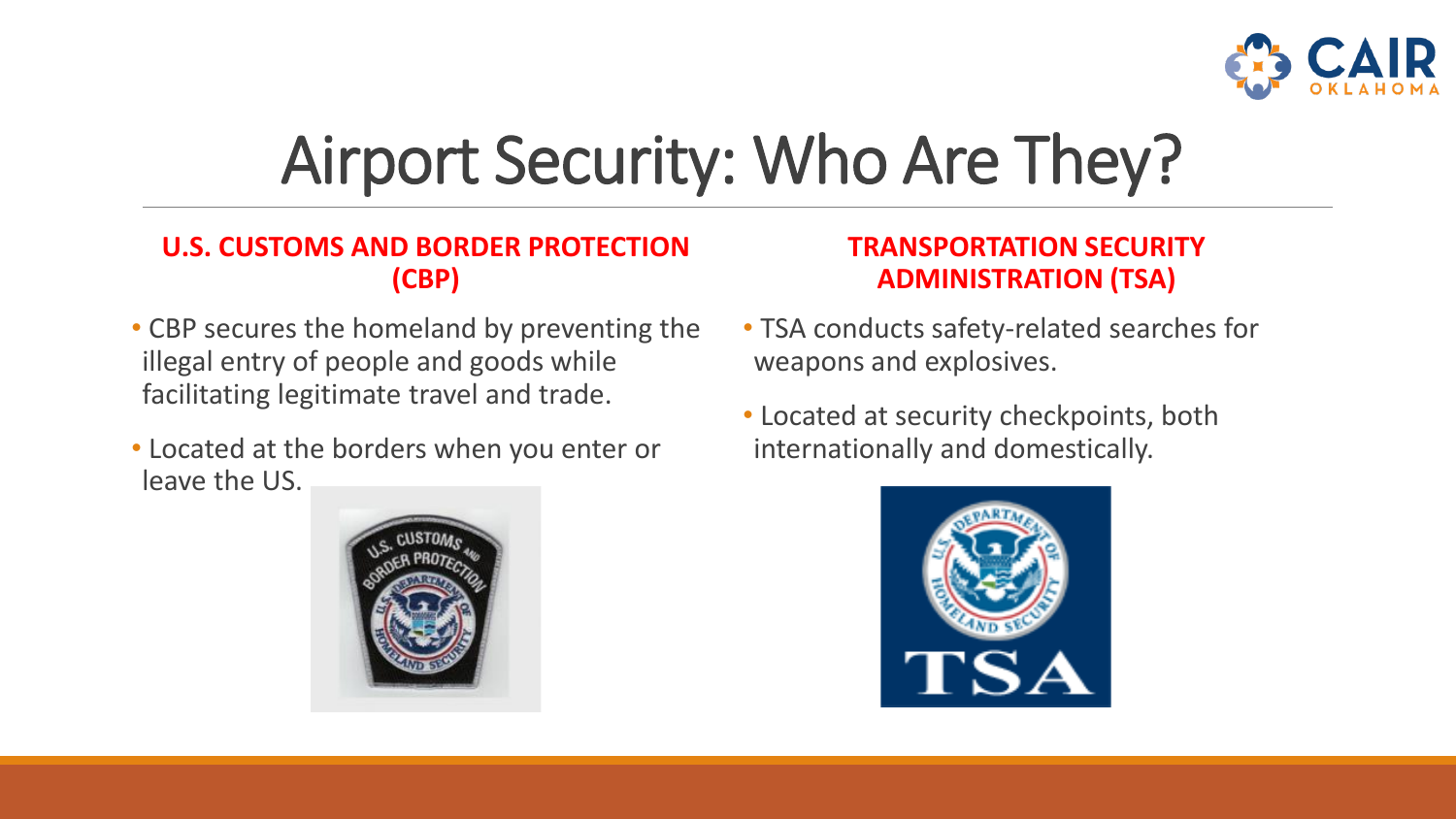

### Airport Security: Primary Screening







or

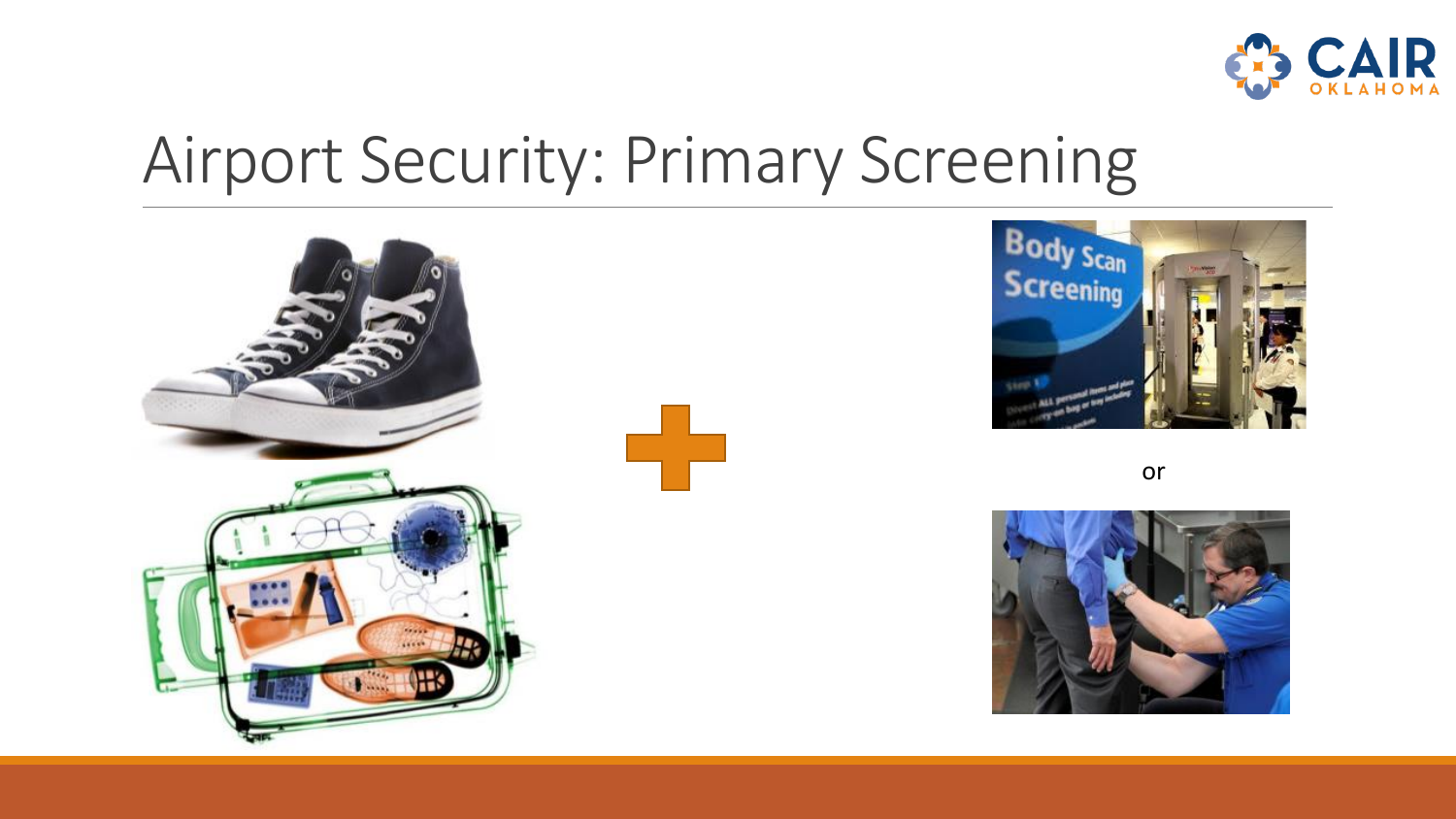

Body Scanners

#### YOU MAY OPT OUT OF BODY SCANNERS BUT IF YOU DO...

#### TSA will require an enhanced pat-down.

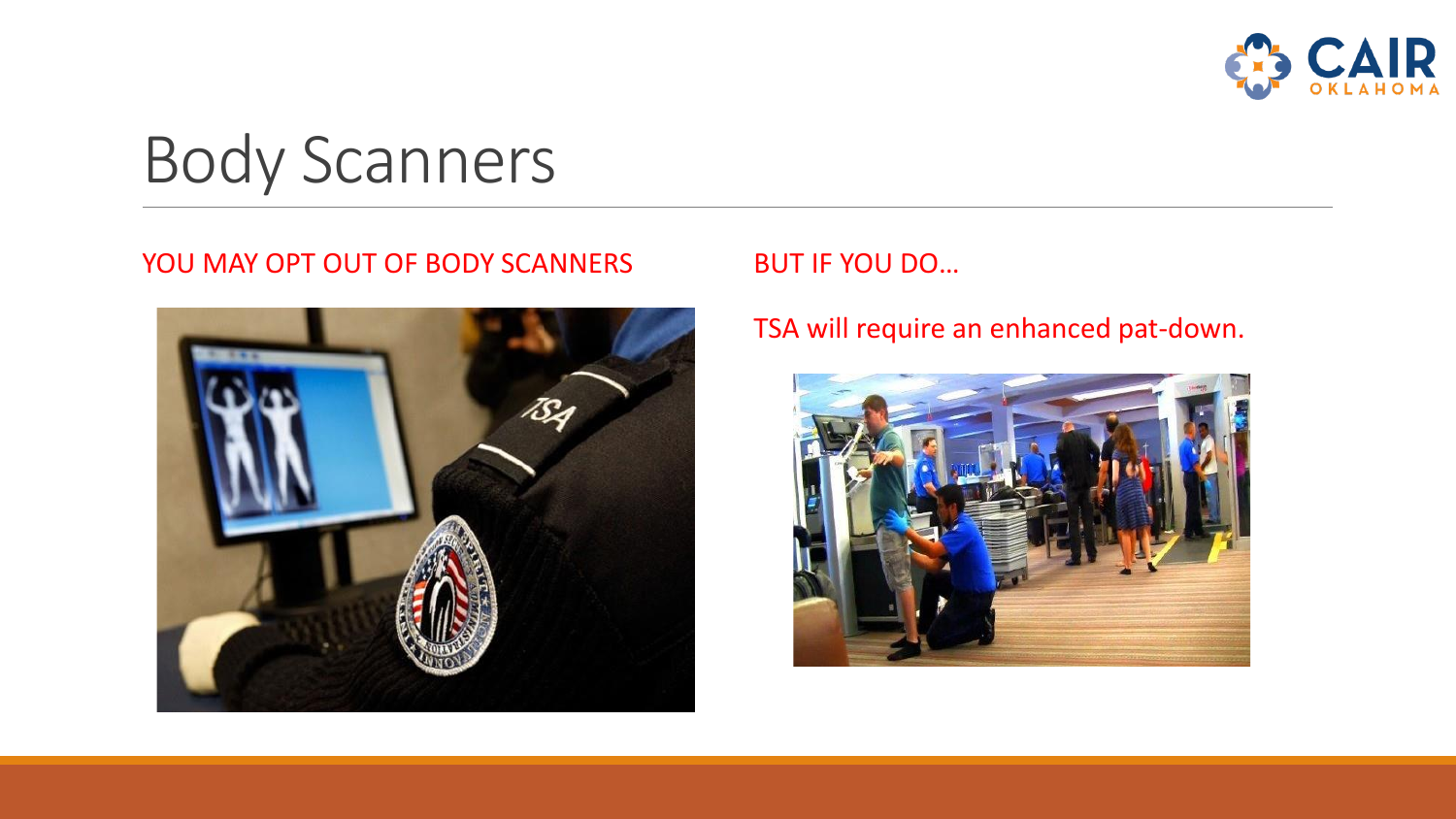

### Explosive Trace Detection Swabbing

TSA may also conduct an ETD swab where they use a small pad to swab your palms and check for traces of explosives.

This may occur in checkpoint lines, during screening, or at your gate.

They may also swab your electronics or the handles of your luggage.

Like other screening methods, this test cannot be applied in a discriminatory fashion.

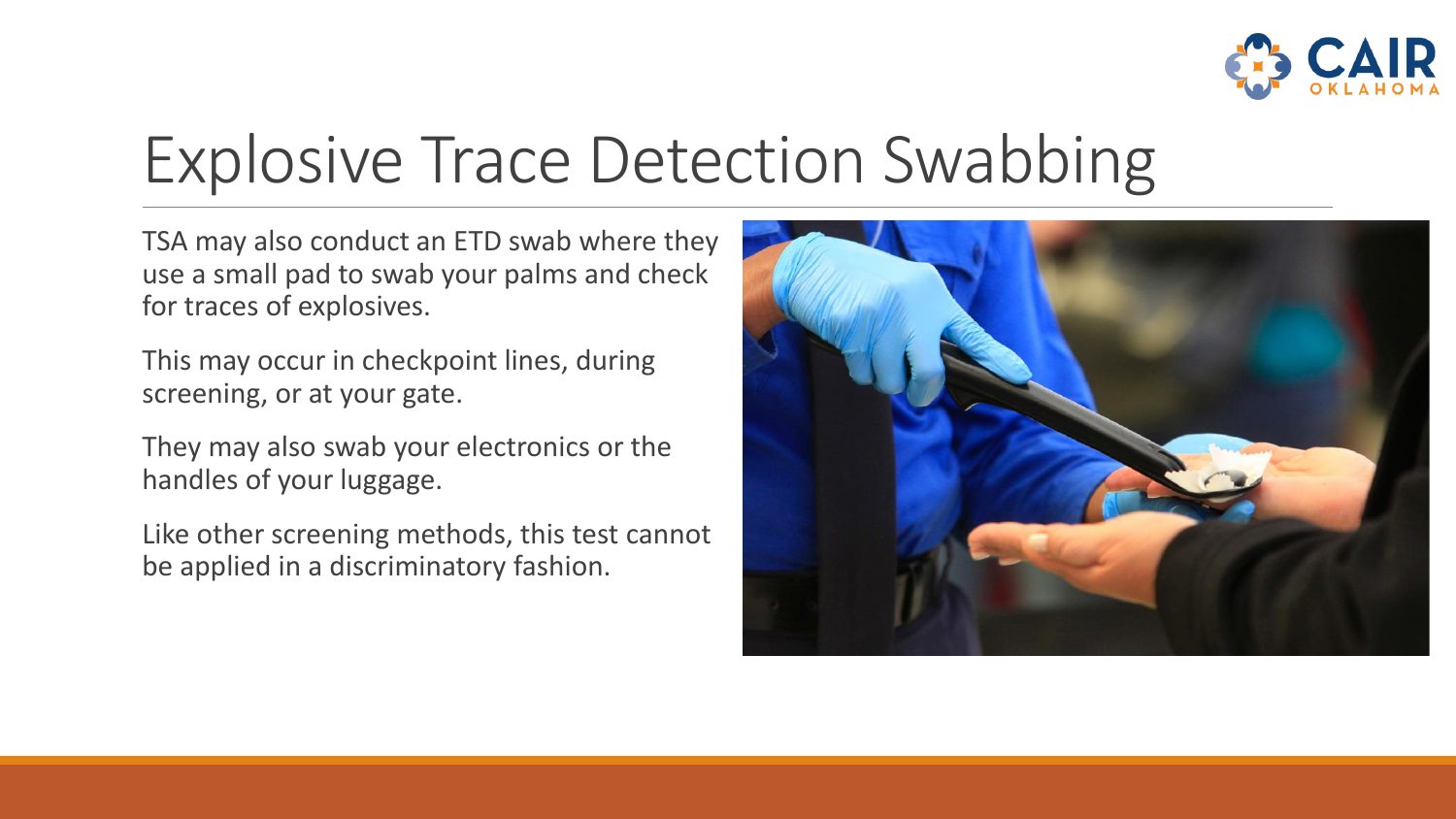

### Your Rights at Airport Security Checkpoints

#### **TSA CAN:**

- Detain you briefly if they feel you are a security risk
- Detain you briefly if you are doing a specific illegal activity
- Ask you to submit to a pat-down even if you have gone through the body scanner
- Ask you to open your carry-on and search through your belongings
- Ask you about your citizenship and where you are traveling

#### **TSA CANNOT:**

- Ask you personal questions without cause
- Target you for more screening based on your race or religion
- Handcuff or strip search you without probable cause that you've committed or will commit a crime.
- Force you to remove certain items of religious clothing, such as hijab, without a private room
- Force you to submit to a pat-down from someone of a different gender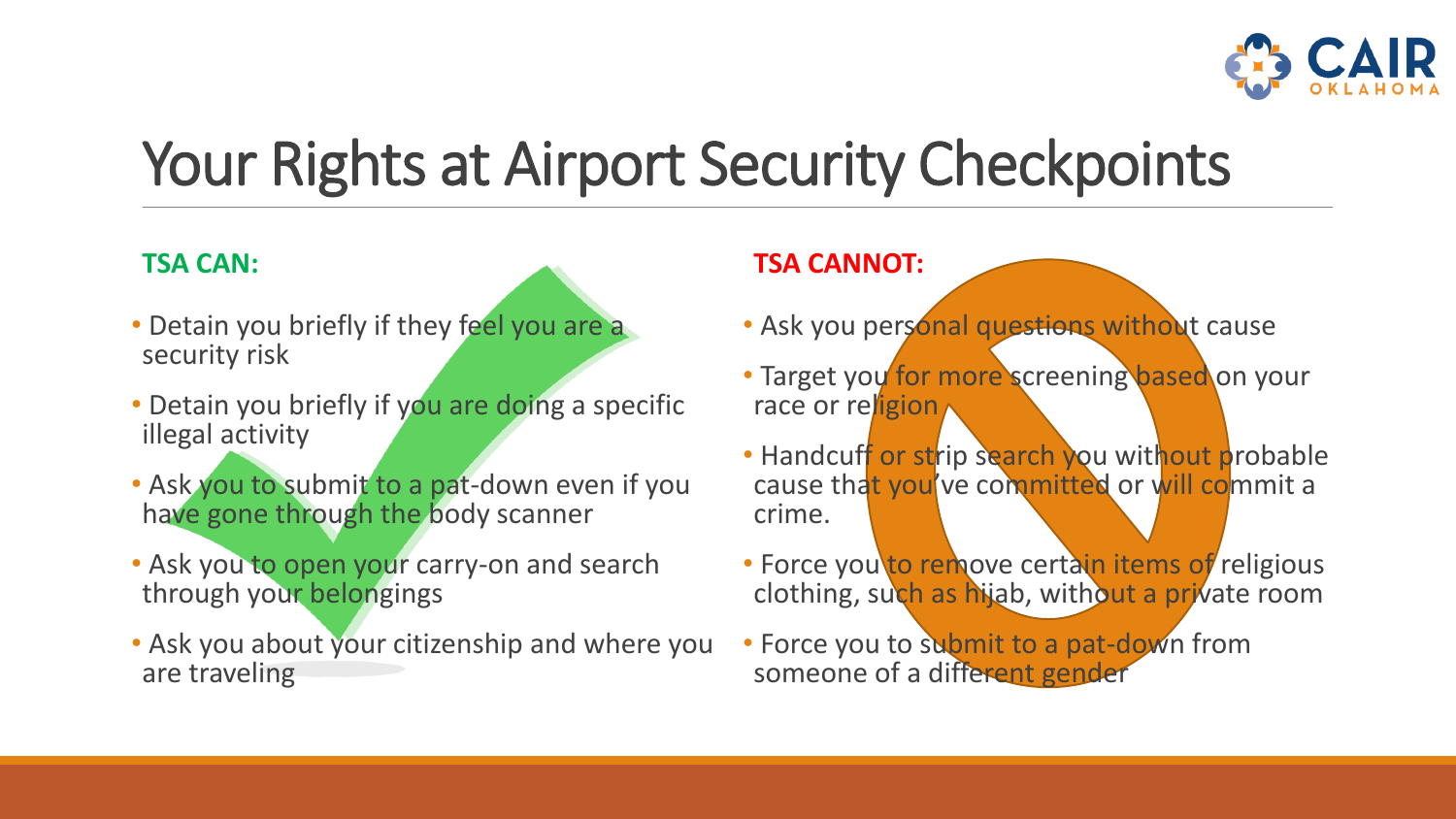

#### REVIEW: TSA and Airport Security

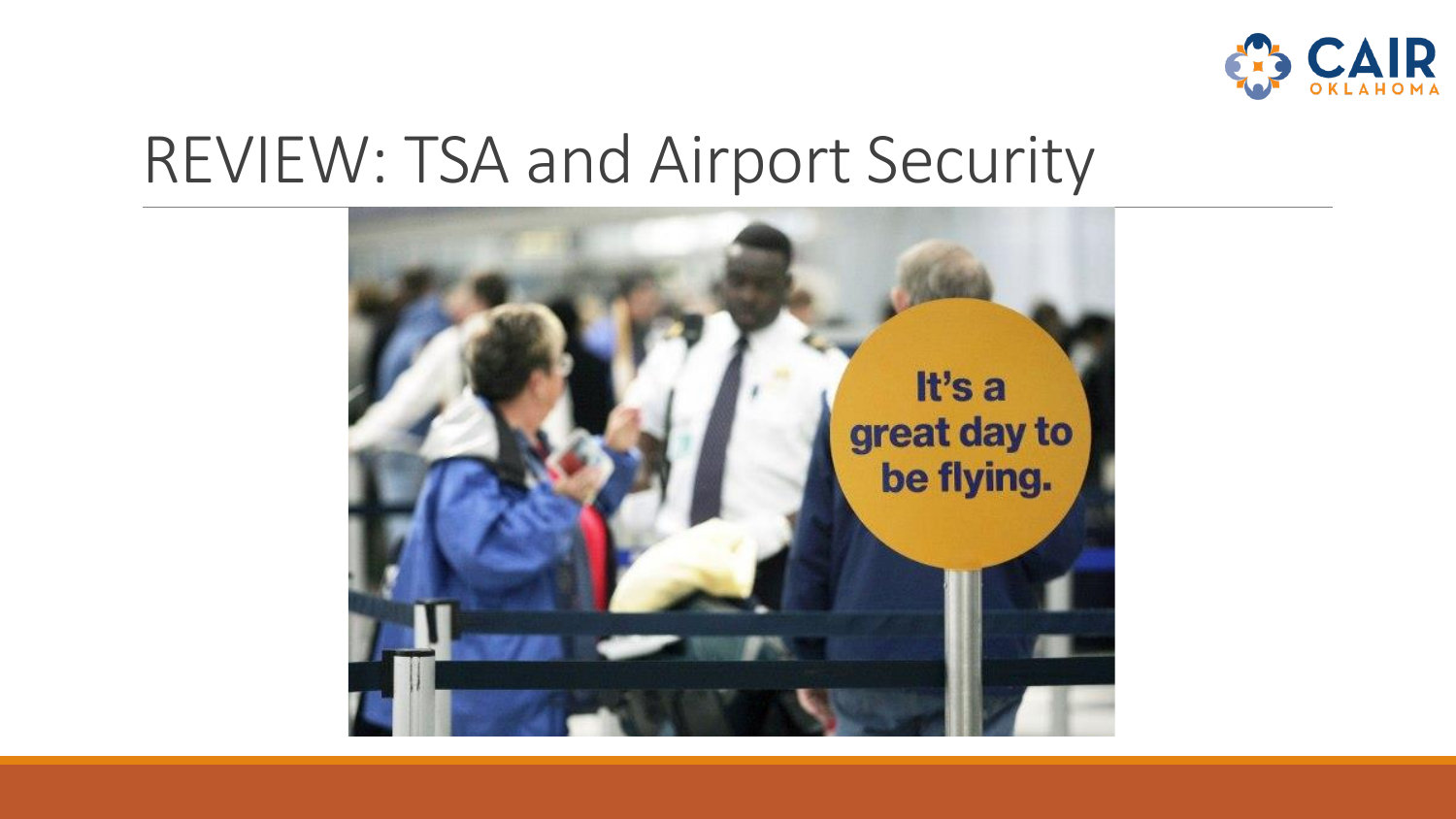

### Your Rights at Customs and U.S. Entry Points

#### **CPB CAN:**

Question you regarding:

- Your citizenship
- Your trip
- Items you brought on your trip

Confiscate your electronic items if they have reasonable suspicion\*\*

Detain you for secondary screening

Search you and your belongings

#### **CPB CANNOT:**

Perform a strip search or body cavity search without reasonable suspicion that you are concealing contraband

Hold you for prolonged secondary screening without giving you opportunity to have an attorney present

Prevent you altogether from entering the U.S. if you are a U.S. citizen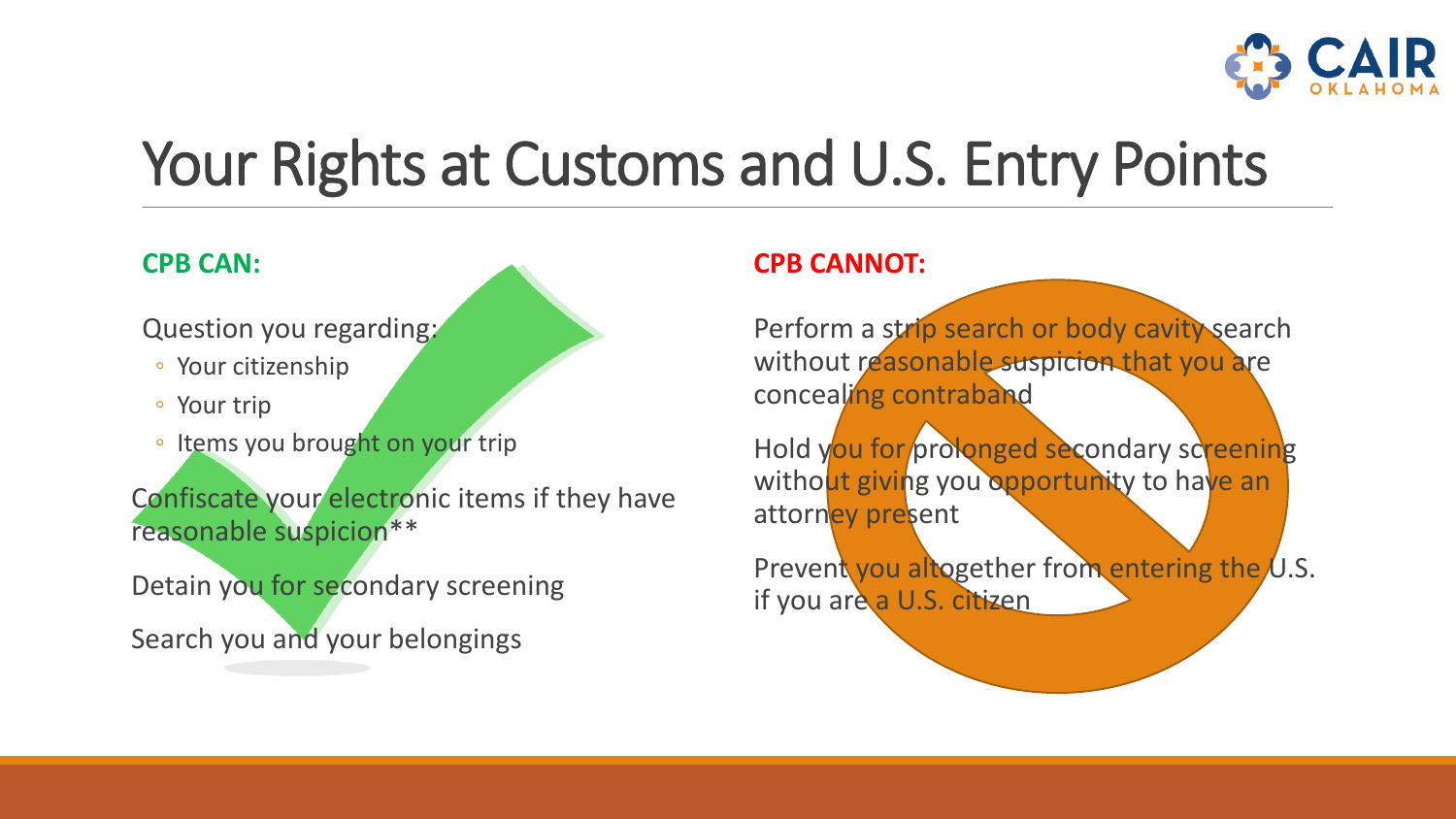

### Airport Prayer Rooms

Most airports have a chapel, meditation room, or multi-faith prayer room for you to use.

Consult the airport Information desk to find location and hours.

If your airport does not have a designated prayer area, please contact your local CAIR chapter.

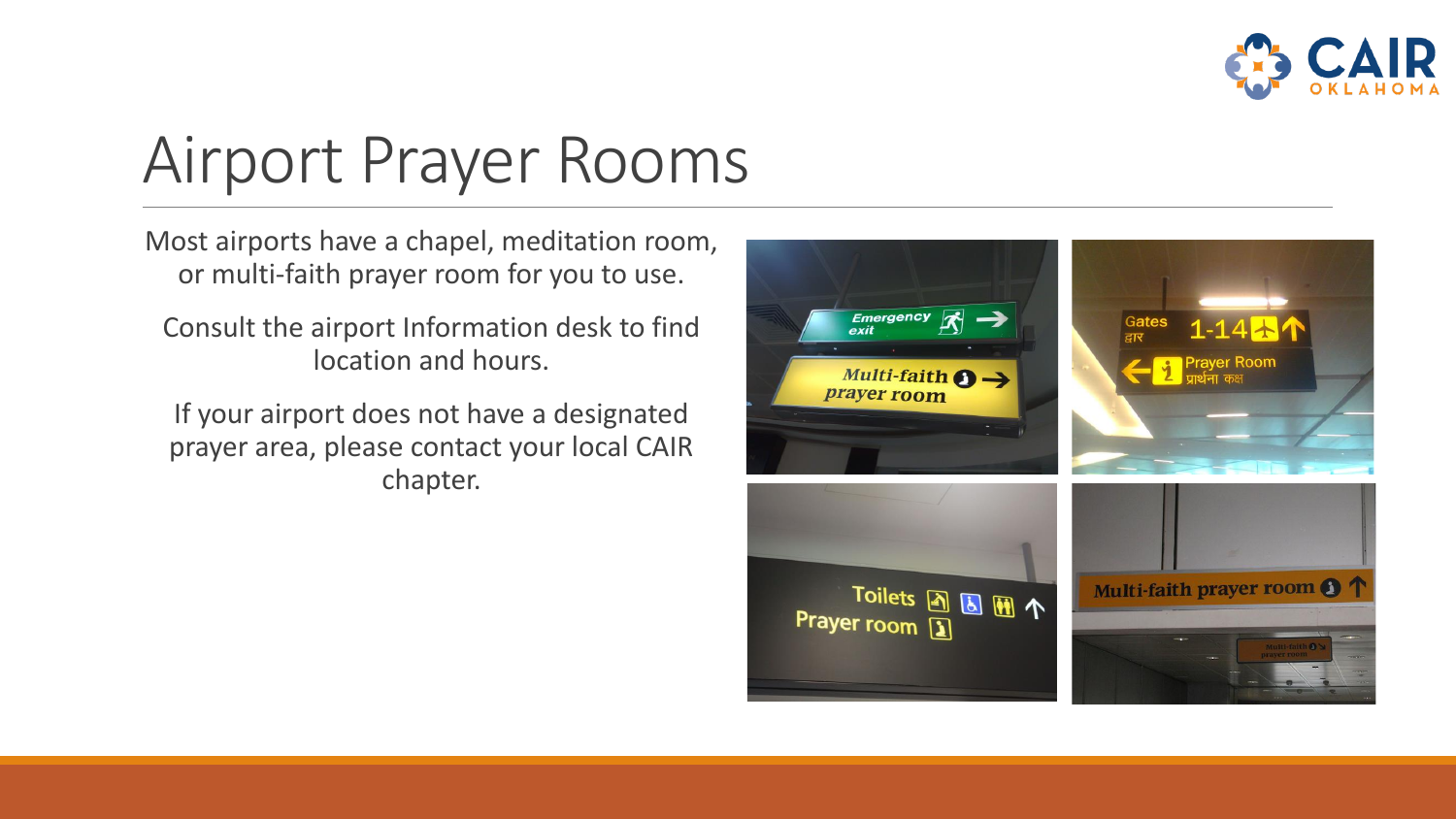

### Terrorist Screening Database

The Terrorist Screening Database (TSDB) is the U.S. government's central database that contains information on "known and suspected terrorists"

Names come from a variety of places: federal departments and agencies, state, local, tribal, and foreign governments

People are placed on the TSDB regardless of their citizenship status

The TSDB contains sublists, each with its own criteria for inclusion, that include the no-fly list

**People cannot be placed on watchlists on the basis of First Amendment protected activities, and it does not suspend their Fourth Amendment Rights**

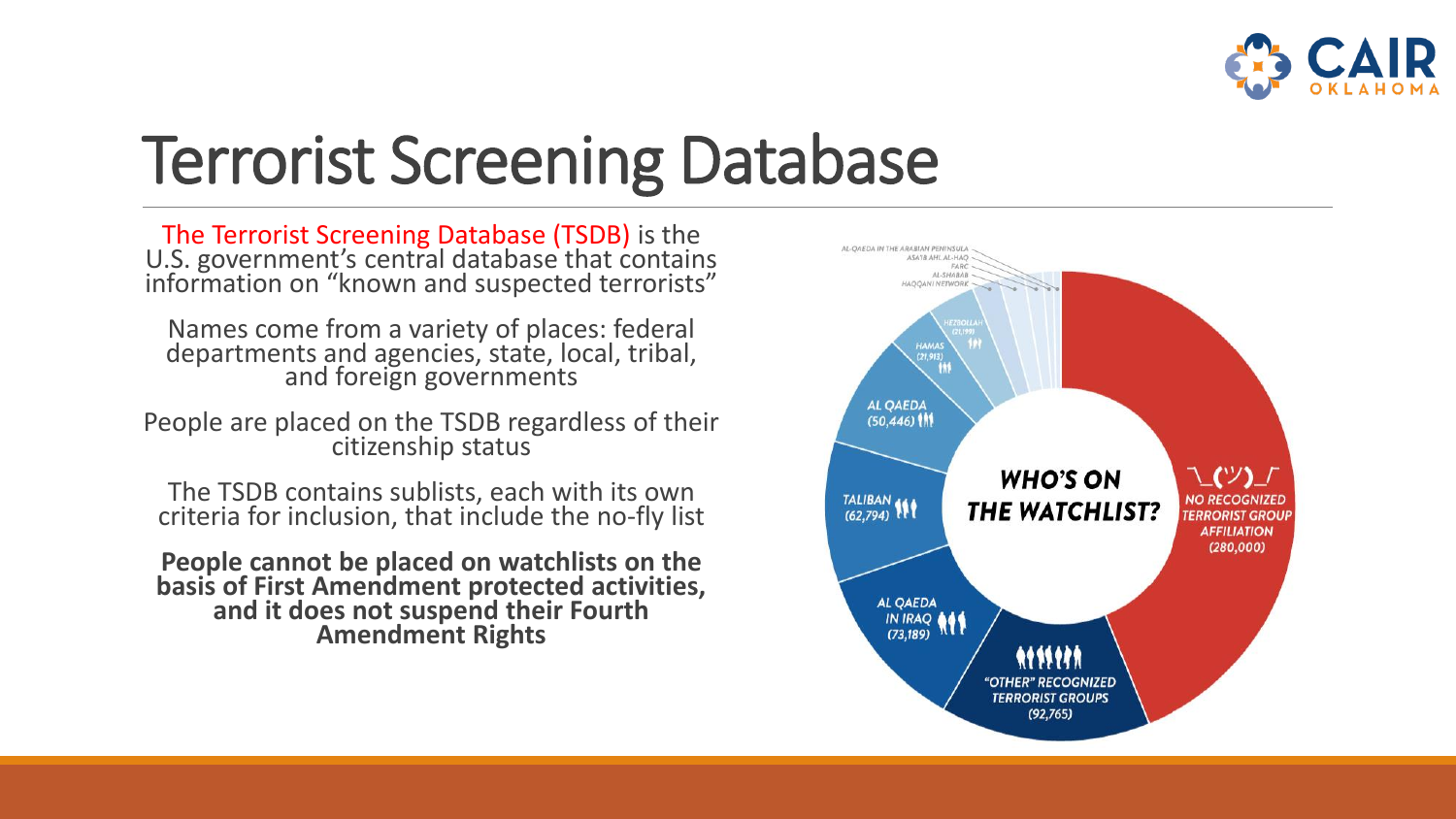

# No-Fly and Selectee Lists

#### **NO-FLY**

Includes a list of people who are prohibited from boarding a commercial aircraft.



Saa*diq Long, OK resident and U.S. Citizen*

#### **SELECTEE LIST**

Includes people considered a threat to aviation security, but they are allowed to board a plane after being subjected to enhanced screening.

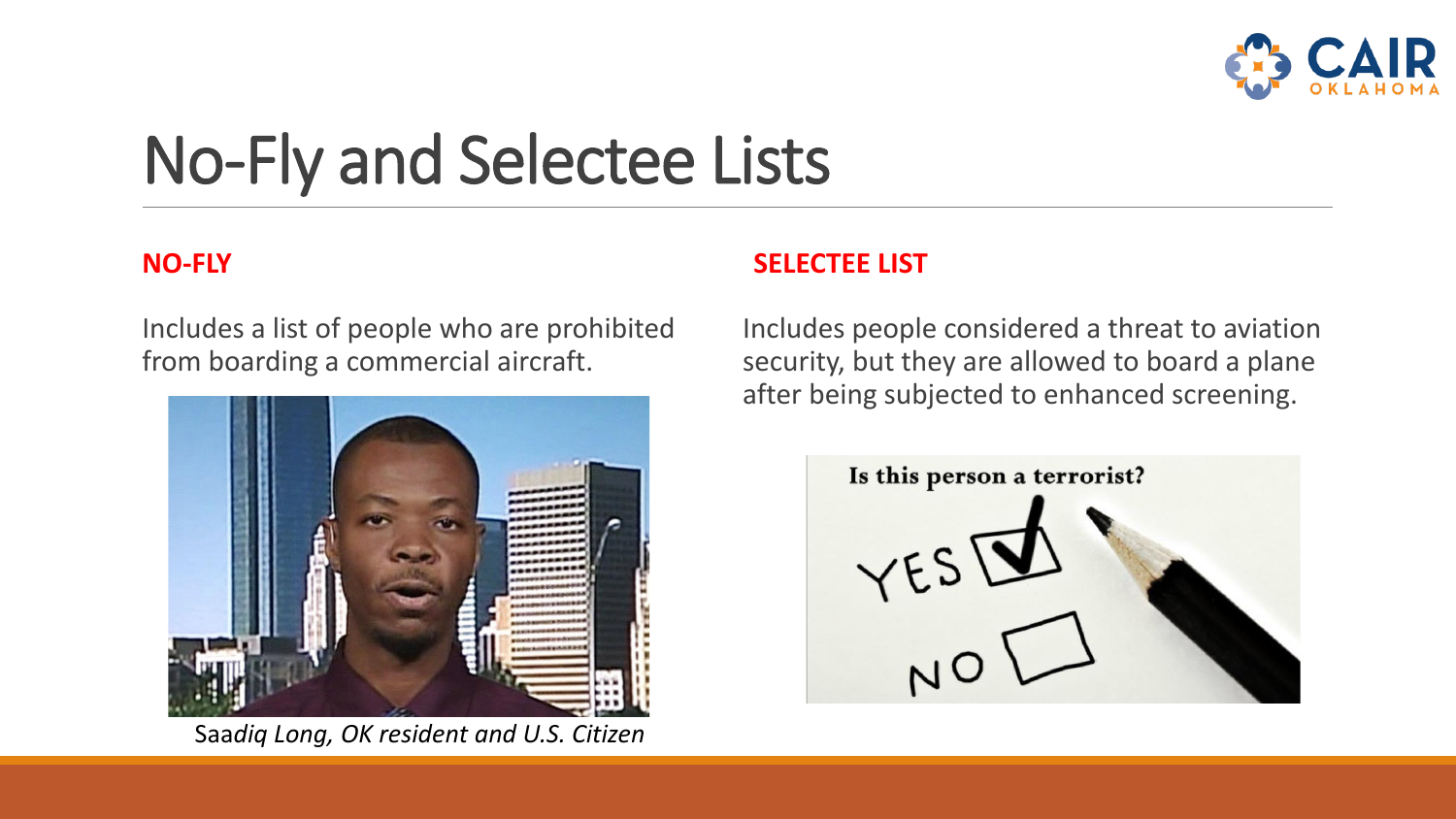

# What You Should Know:

If you have any problems during travel, remember:

- Assert your rights!
- Ask why you are being subject to questions about your personal life and beliefs.
- Ask to speak to a supervisor.
- •Document the name, agency, badge number, and contact number of anyone you speak to.
- If you feel you have been discriminated against, make complaints to the relevant agencies.
- Contact CAIR in the event that you need help.

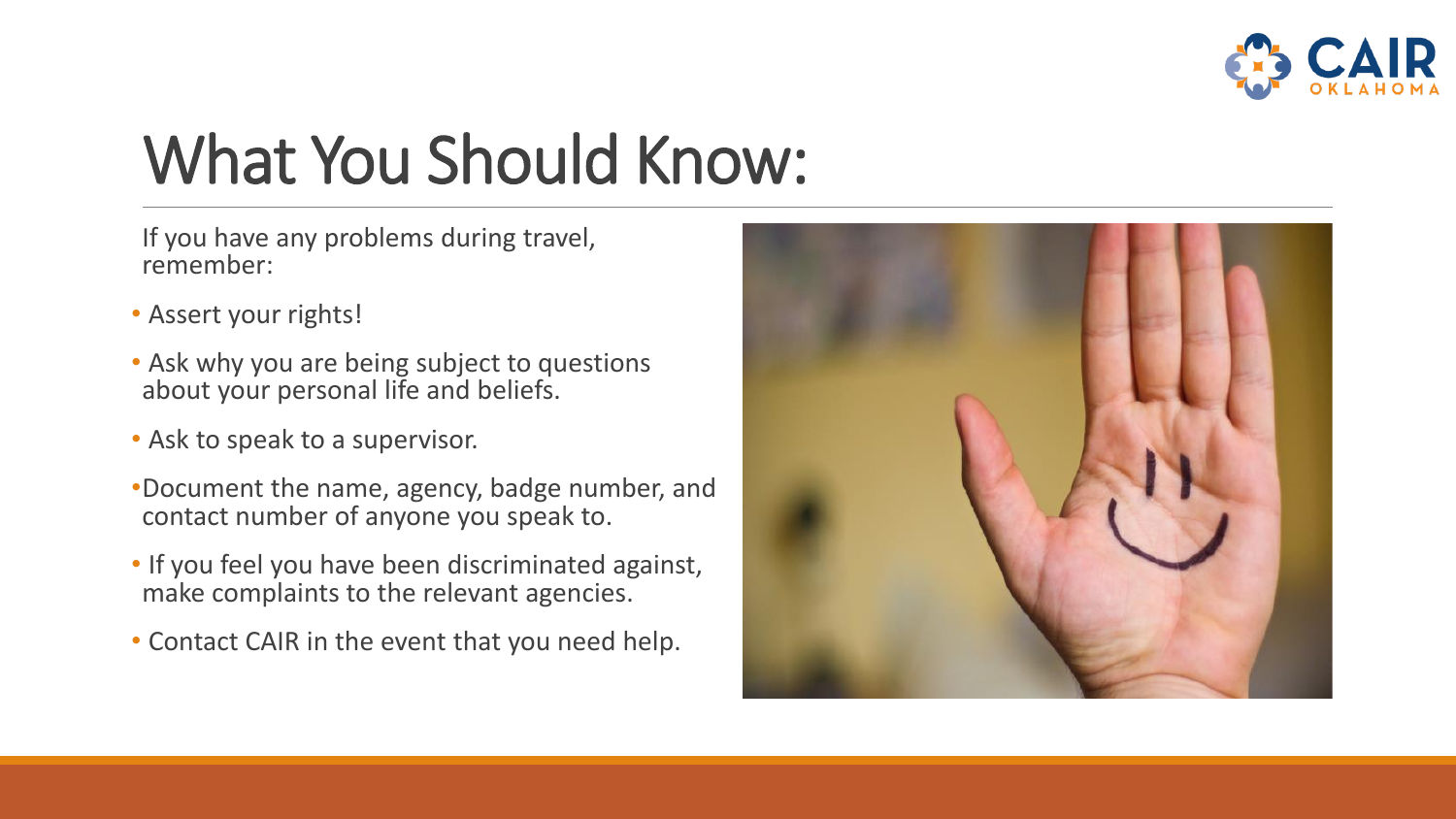

### Packing for Travel

THE FOLLOWING SHOULD NOT BE PACKED IN CHECKED BAGS:

**Jewelry** 

Cash

Laptop computers

**Electronics** 

Wrapped gifts

Fragile items

Film



OTHER TIPS:

Do not stack books

Place ID tags inside and outside your luggage

Use TSA approved locks

**When in doubt, leave it out!**

Loose lithium batteries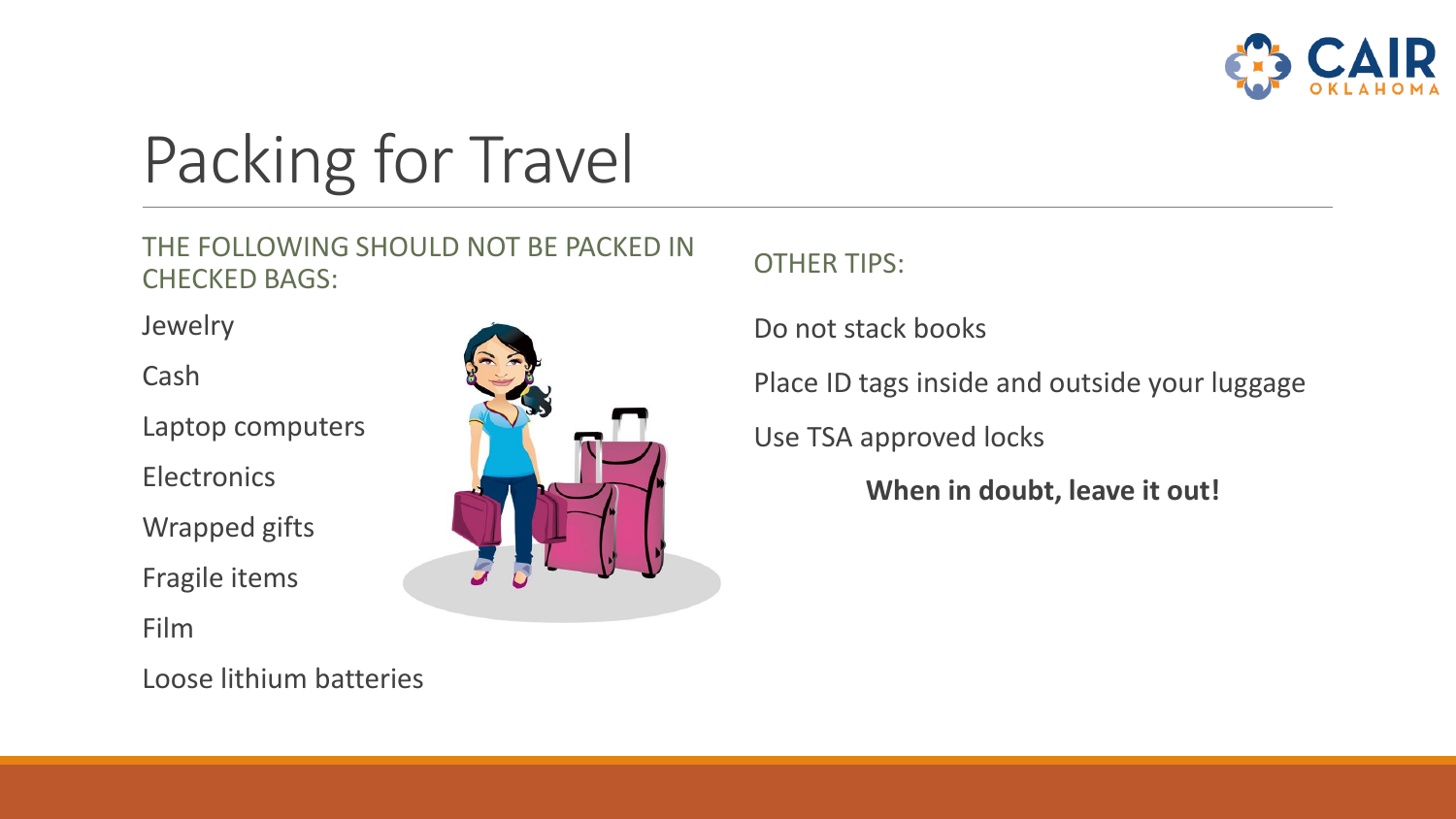

### Returning from Hajj



Keep ZamZam in checked luggage – airlines prohibit any liquids over 3 ounces in your carryon luggage

If you are bringing back dates, make sure they are properly dried or shrink-wrapped

Ensure your clothes and shoes are clean from any soil

You will need to declare currency worth more than \$10,000 and any items received or purchased at Customs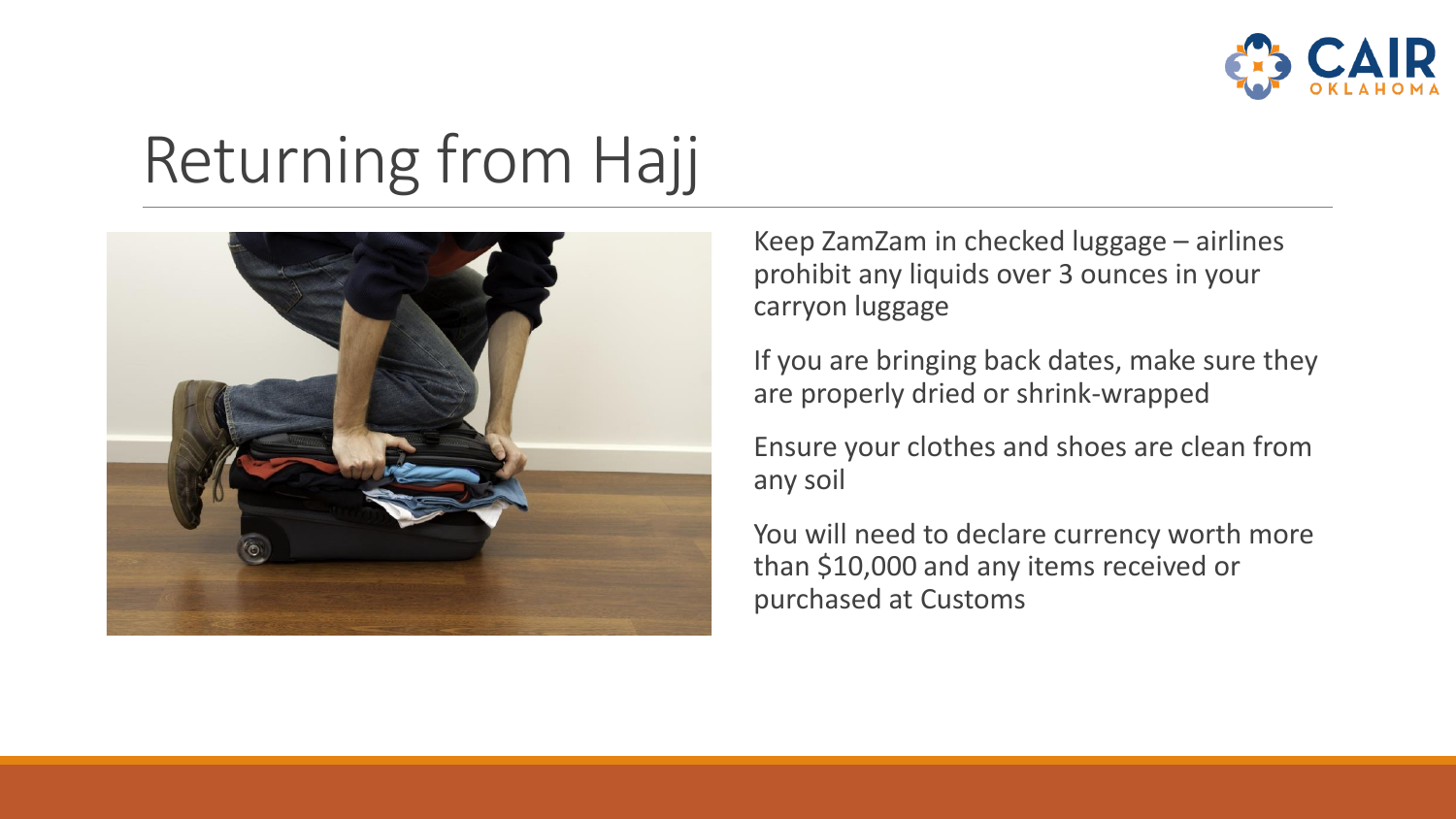

# If you have a problem while traveling:

#### **DHS TRIP**

The U.S. Department of Homeland Security has a Traveler Redress Inquiry Program (TRIP) that you can utilize if you have experienced difficulty during travel screening at TSA checkpoints or CPB checkpoints.



#### **HOW TO USE:**

Contact your local CAIR Chapter for help with a DHS TRIP

You will be required to submit documentation and a copy of your passport

If you have a problem at any point, ask the agent for his/her name and badge number